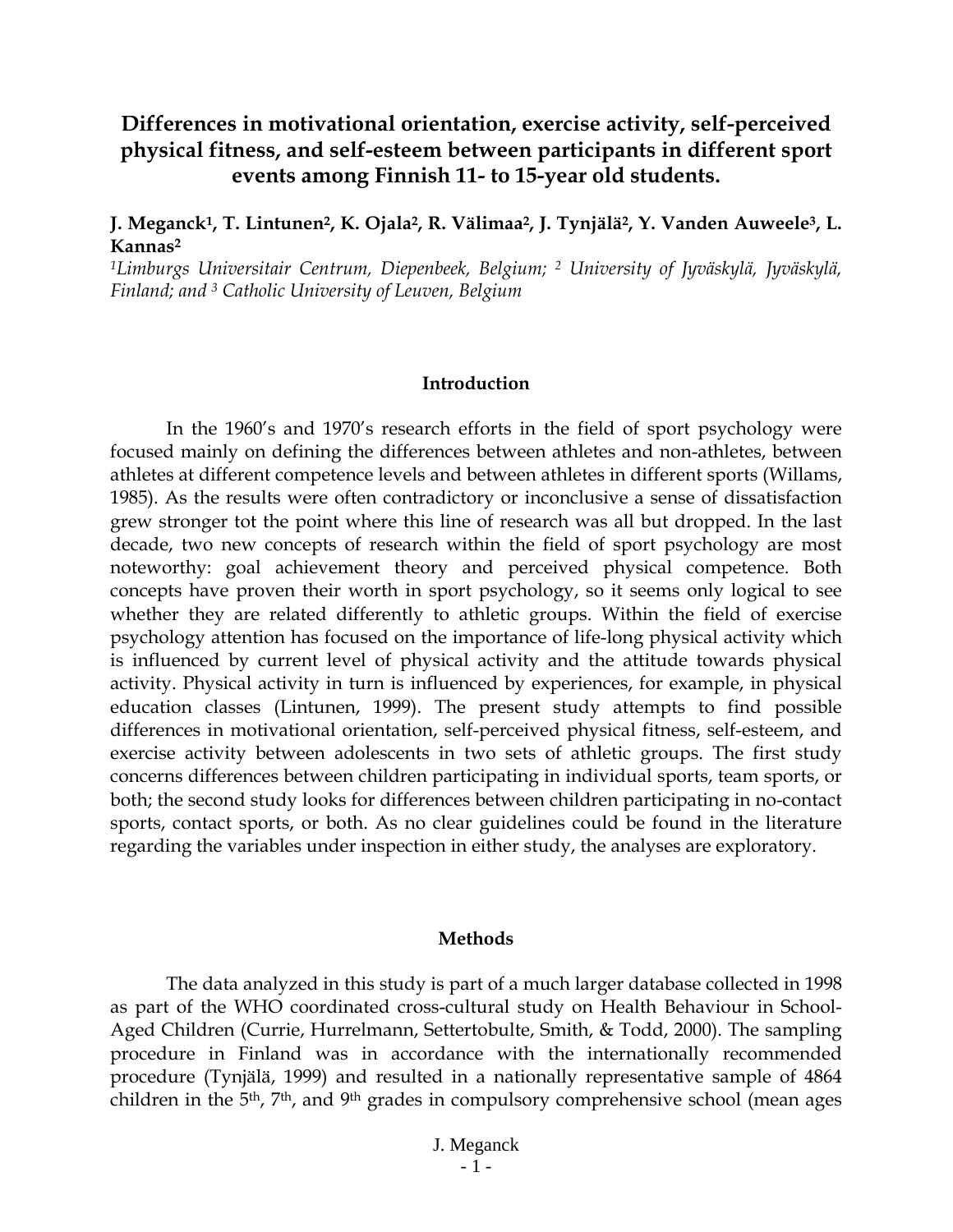11y9m, 13y9m, and 15y9m, respectively; 49% male, 51% female). Based on their sport preferences subjects were categorized as participating in individual (974 boys, 2119 girls), team (298 boys, 17 girls) or both sports (268 boys, 116 girls), and as participating in no-contact (1029 boys, 2242 girls), contact (202 boys, 6 girls) or both sports (317 boys, 81 girls).

Three psychological questionnaires were added to the HBSC-questionnaire to elicit further information: the Finnish translation of the Perceptions of Success Questionnaire (Treasure & Roberts, 1994; Liukkonen & Leskinen, 1998) was used to measure motivational orientation; self-perceived physical fitness was measured through the subscale of Lintunen's Perceived Physical Competence Scale (1995); self-esteem was assessed with an adaptation of the Rosenberg's Self-Esteem Questionnaire (Rosenberg, 1965; Lintunen, 1995).

Single-item measures were used to measure current level of exercise activity, enjoyment of physical education classes, and intention to be active at the age of 20.

Data were then analyzed separately for boys and girls, using ANOVA and Scheffe's post-hoc multiple comparisons.

#### **Results**

#### *\* Study 1: individual versus team versus mixed sport participation*

No differences were found for either gender regarding self-esteem in these three groups. Concerning motivational orientation boys participating in individual sports had lower scores on task orientation than the boys participating in team or mixed sports; no difference was found for boys on ego orientation. Boys participating in individual sports had also lower self-perceived physical fitness, were less active at present and scored lower on enjoyment of PE-classes and intention to be active at the age of 20 in comparison with boys participating in team sports or both individual and team sports. Girls participating in individual sports scored lower than girls participating in both individual and team sports on self-perceived physical fitness, enjoyment of PE-classes, and intention to be active at the age of 20. As for current exercise activity girls in individual sports were less active than their counterparts with a preference for team sports or mixed sports.

#### *\* Study 2: no-contact versus contact versus mixed sport participation*

An insufficient number of girls participated in contact sports, so analyses are limited to a comparison of boys participating in these three groups. No differences were found regarding self-esteem or ego orientation. The means for task orientation demonstrated that boys in no-contact sports scored significantly lower in comparison with boys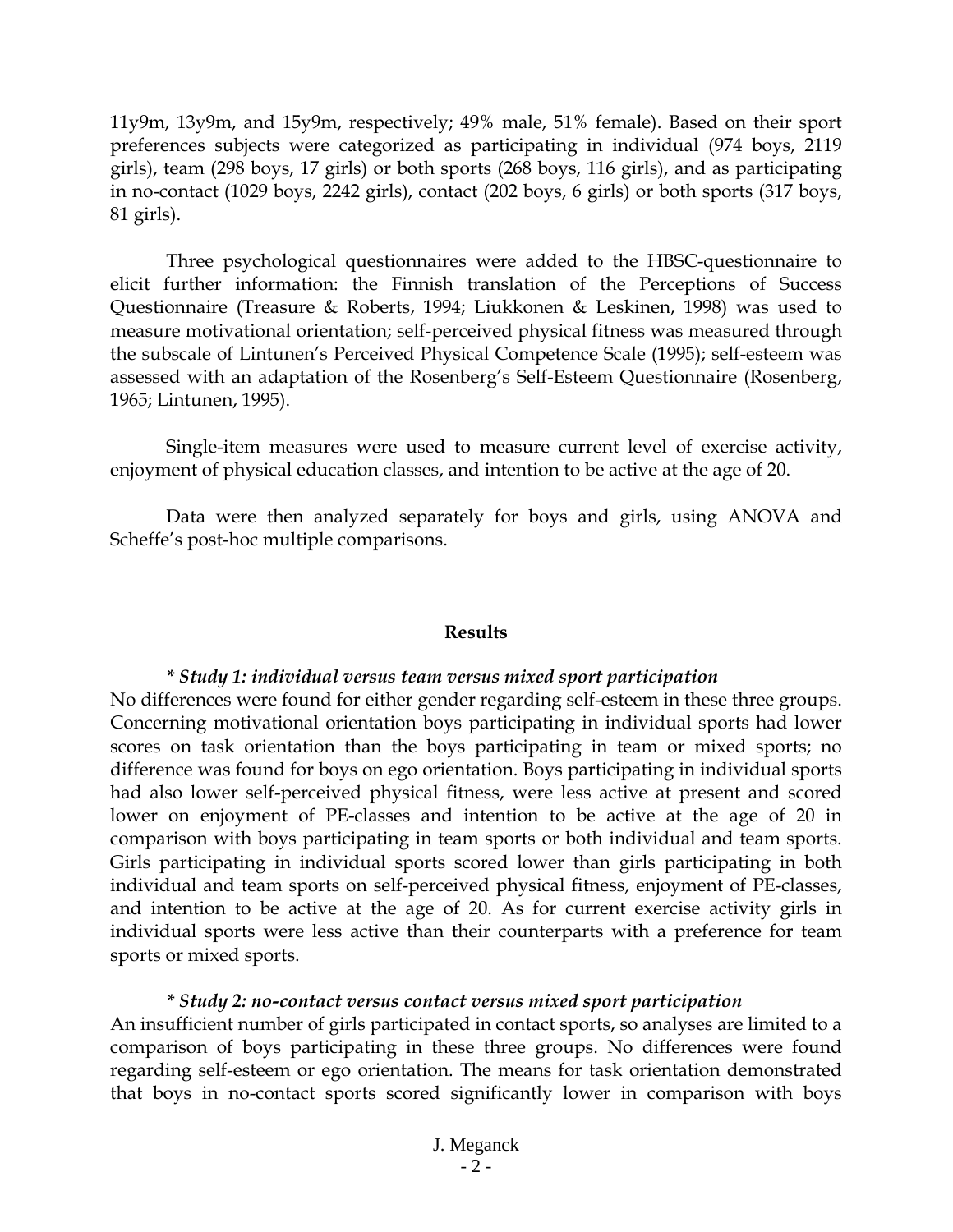participating in contact sports or both types of sport. Similarly, boys in no-contact sports had lower scores for self-perceived physical fitness, current exercise activity, enjoyment of PE-classes and intention to be active at the age of 20 when compared with boys participating in contact sports or both types of sport.

#### **Discussion and conclusions**

When interpreting these findings in light of the goal of life-long physical activity it is clear that Finnish boys participating in team sports or in both team and individual sports were significantly better off than boys in individual sports: not only were they more active at present and did they enjoy PE more, they also had a better SPPF and were more confident they would still be active at the age of 20. For Finnish girls a similar conclusion can be drawn, limited to the difference between participants in individual sports versus participants in both individual and mixed sports. Indeed, it is noteworthy that only the one difference in activity level is found between girls participating in individual sports versus girls in team sports. The limited number of girls participating in team sports constitutes a partial explanation but further research is warranted to clarify this result. As for the comparisons of boys participating in nocontact or contact sports, the results were similar: Finnish boys in contact sports or participating in both types were better off than their counterparts practicing only individual sports.

The main limitation of this study is that is not longitudinal in design and that differences between age groups were not studied. As a result it is impossible to discern whether the differences between the groups are the result of the participation in these different types of sports, or whether they actually led children to choose a certain type of sport. It should also be noted that the similarities in the pattern of differences in selfperceived physical fitness, physical activity, enjoyment of PE and exercise intention should not be subscribed to differences in sport participation only. Related research on this dataset (Nederhof, Lintunen, Välimaa, Tynjälä, & Kannas, 2003) suggests that these variables are closely related, indifferent of the type of sport. These limitations, however, are offset by three distinct advantages. Firstly the number of subjects: a nationally representative sample of almost 5000 children allows to generalize these findings to the Finnish children at the same age. Secondly, the number of sports events: whereas most previous research rarely considered 10 sports or more, 73 sports were included in this study. A third and very important advantage is gained by taken into consideration the group of children that participates in both individual and team (or both no-contact and contact) sports. Morgan (1972) already commented on this failure in other studies, and the present results support the importance of this mixed group, especially for girls.